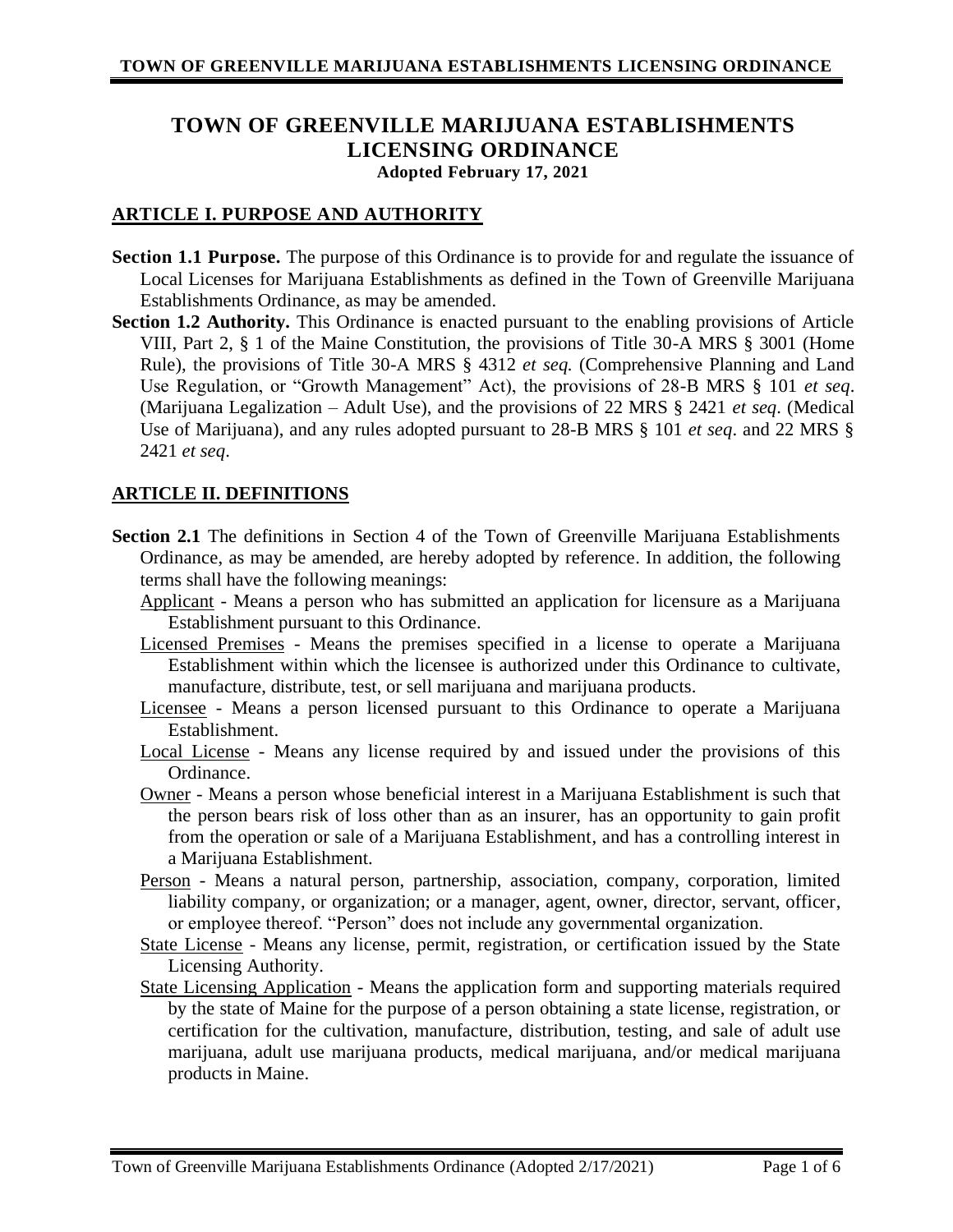State Licensing Authority - Means the authority (or authorities) created by the state of Maine for the purpose of regulating and controlling the licensing or permitting of the cultivation, manufacture, distribution, testing, and sale of adult use marijuana and adult use marijuana products, and of any medical marijuana and medical marijuana products in Maine.

### **ARTICLE III. GENERAL**

**Section 3.1 Marijuana Establishments.** Marijuana Establishments shall be allowed, subject to the requirements and restrictions of this Ordinance and the Town of Greenville Marijuana Establishments Ordinance.

### **Section 3.2 Prohibited Activities**

- A. No Marijuana Establishment shall be established or operated within the Town of Greenville (Town) without first receiving and then maintaining all approvals required under this Ordinance and under the Town of Greenville Marijuana Establishments Ordinance.
- B. No Marijuana Establishment shall conduct any activity for which it has not received the required State License and Local License.
- C. Marijuana Social Clubs are prohibited within the Town.

### **Section 3.3 Licenses Required**

- A. **State License**. A Marijuana Establishment shall not operate until it is licensed by the State Licensing Authority pursuant to the requirements of 28-B MRS § 101 *et seq*. and 22 MRS § 2421 *et seq..*
- B. **Local License.** A Local License issued under the provisions of this Ordinance is required for any Marijuana Establishment.

# **ARTICLE IV. LICENSING**

#### **Section 4.1 Licensing Authority and Procedures**

- A. All licenses for Marijuana Establishments, whether new or renewals must be approved by the Town of Greenville Select Board.
- B. An Applicant for a Local License shall complete and file an application on a form prescribed by the Code Enforcement Officer, together with a license fee as set out in the Town's schedule of fees together with the following submissions:
	- 1. The name, mailing address, and phone number of the applicant; and the name, mailing address, and phone number of the property owner(s) of all property to be used, if other than the applicant. If the applicant is not the property owner of record, then a notarized signed statement from the property owner(s) stating that the applicant has permission to utilize the property for the Marijuana Establishment must be submitted.
	- 2. If a State License is required for the proposed use, a copy of the Applicant's State Licensing Application and supporting documentation as filed with the State Licensing Authority and any amendments thereto.
	- 3. Evidence of all state approvals or conditional approvals required to operate the Marijuana Establishment, including, but not limited to, the State License as defined by this Ordinance, a state retail certificate, or a state health license.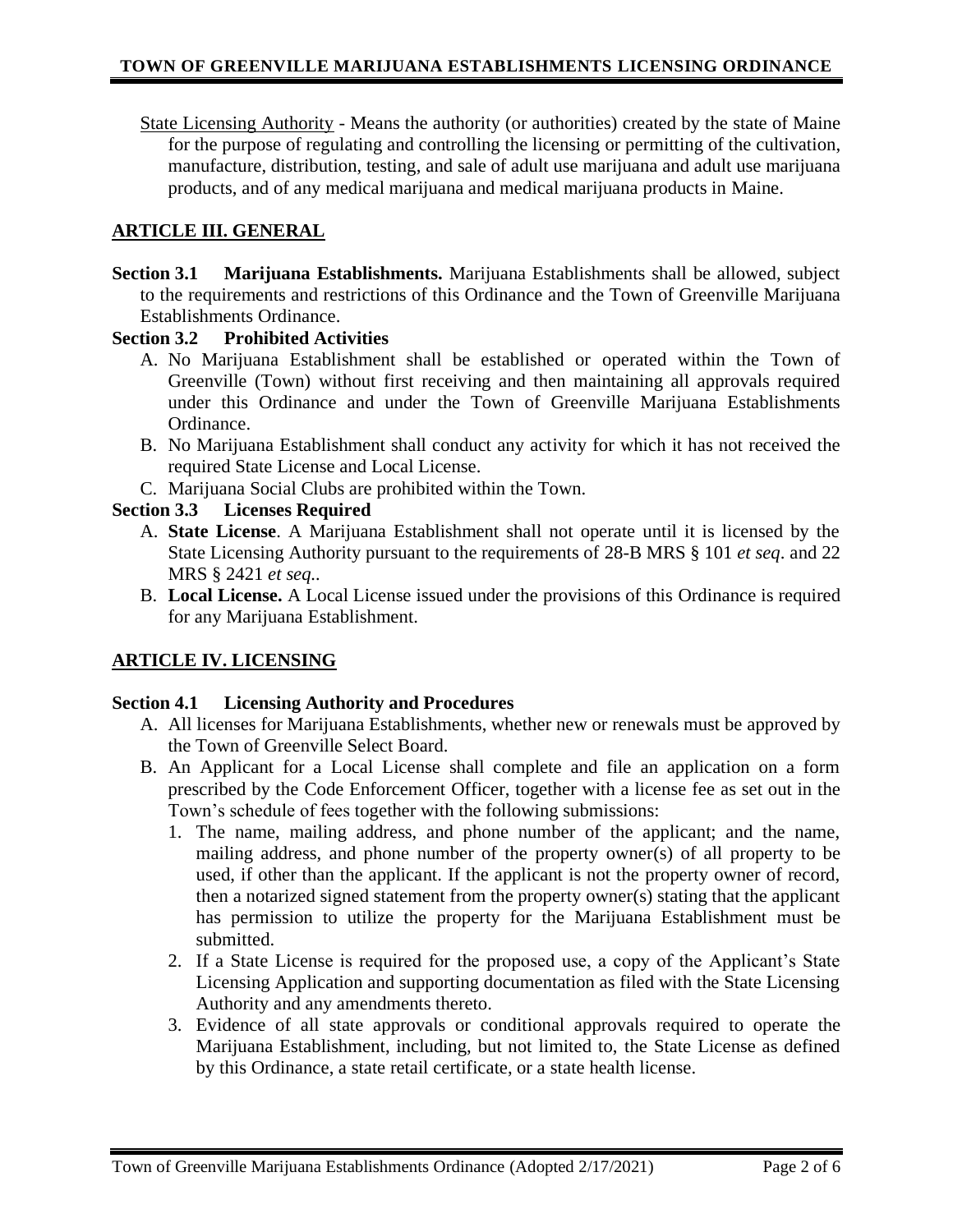- 4. If not included in the Applicant's State License Application, attested copies of the articles of incorporation and bylaws if the Applicant is a corporation, operating agreement if the Applicant is a limited liability company, evidence of partnership if the Applicant is a partnership, or articles of association and bylaws if the Applicant is an association.
- 5. If not included in the Applicant's State License Application, an affidavit that identifies all owners, officers, members, managers, or partners of the Applicant, their ownership interests, and their places of residence at the time of the application and for the immediately preceding 3 years.
- 6. Evidence of all approvals required to operate a Marijuana Establishment pursuant to the Town of Greenville Marijuana Establishments Ordinance to include, but not be limited to, a copy of the Planning Board Conditional Use Permit Notice of Decision and the Planning Board approved Operating Plan depicting the size and layout of the marijuana operation; evidence of facilities for wastewater and waste disposal, electricity, water and other utilities necessary for the normal operation of the facility; security; hours of operation; and plans for compliance with applicable building code and federal and state environmental requirements. An operating plan must include the proposed size and layout of the facility and must depict the total square footage of plant canopy area, floor area, and number of plants, as applicable to the type of permit or license.
- 7. Evidence of all other local and state approvals or conditional approvals required to operate a Marijuana Establishment pursuant to local and state laws.
- 8. For license renewal, an applicant must submit proof of continued compliance with all local ordinances and state statues and/or copies of any documentation determining non-compliance.
- 9. Any additional information as may be needed by the Select Board in the issuing of the license.

# C. **Confidentiality**

- 1. Medical marijuana caregivers and other applicants submitting applications and supporting information that is confidential under 22 MRS  $\S$  2425-A(12) and the Maine Freedom of Access Act, Title 1, chapter 13, shall mark such information as confidential.
- 2. An individual who possesses a valid Maine medical marijuana registered caregiver registry identification card need not identify themselves in an application for a license for a Marijuana Establishment. The medical marijuana registered caregiver cardholder must identify themselves to the Code Enforcement Officer and provide the relevant card(s) for examination, but the identity of the cardholder shall not be a public record and the Code Enforcement Officer shall not share the identity of the cardholder, except as necessary by law in the performance of their duties. At the time of application, the cardholder may appoint a representative to appear before the Select Board on the cardholder's behalf. Advertisements for public hearing shall contain the location of the proposed Marijuana Establishment and the identity of the owner of the real estate and the identity of the designated representative. The Code Enforcement Officer may certify to the Select Board that the applicant meets the necessary legal requirements as a cardholder(s).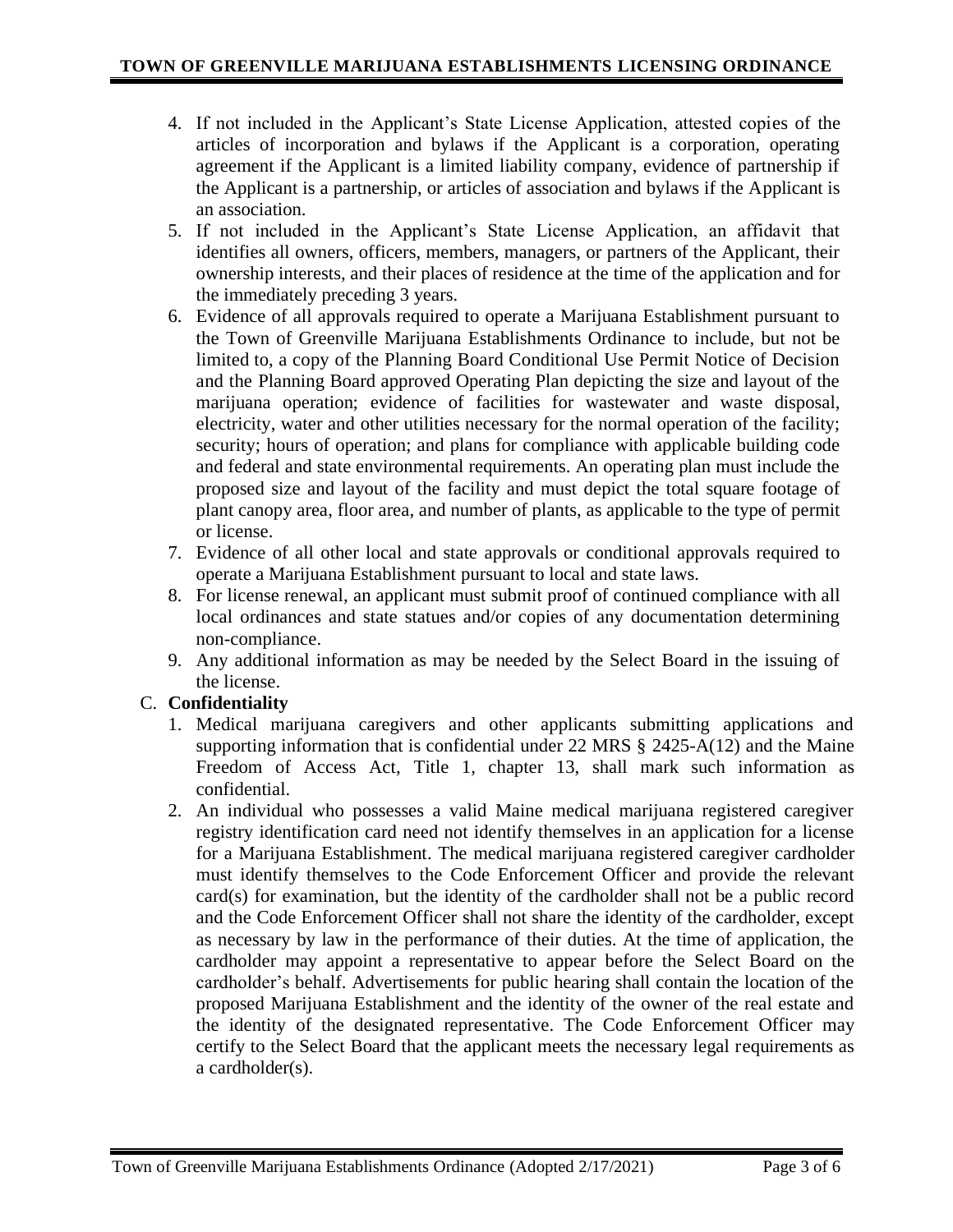D. **License Fees.** Fees for a Local License shall be established by the Select Board, and licenses must be renewed annually, including payment of license fees. These fees shall be non-refundable and submitted with the application. The application shall not be considered complete until the appropriate fee is paid.

# E. **Procedures**

- 1. The applicant shall submit one (1) copy of the application and all other related and required information to the Code Enforcement Officer. The Code Enforcement Officer may request additional copies, as necessary.
- 2. Complete application. If the Code Enforcement Officer determines that a submitted application is not complete, the Code Enforcement Officer shall notify the Applicant within 10 business days that the application is not complete and shall inform the Applicant of the additional information required to process the application.
- 3. Upon receipt of a complete application, the Code Enforcement Officer will notify the Select Board, Town Manager, Fire Chief, Police Chief, and Health Officer that the application is available for their review and comment.
- 4. The Code Enforcement Officer shall, prior to the scheduled public hearing, report to the Select Board whether such application and premises comply with the Town of Greenville Marijuana Establishments Ordinance, the Town's Land Use Ordinance, and any other applicable state and local laws. The Code Enforcement Officer shall consult with the Town Manager, Police Chief, Fire Chief, and Health Officer to determine compliance with their rules, regulations, or policies. In the event the premises is not yet constructed, these officials shall base their recommendations on the plans submitted in the application. Any Local License approved prior to construction shall contain a condition that the premises may not open for business until the premises has been inspected by the Code Enforcement Officer and determined to be in substantial compliance with the application as submitted and approved by the Select Board.
- F. **Public Hearing.** The Select Board shall, prior to granting the initial Local License and after reasonable notice to the public and the applicant, hold a public hearing within 30 days of the date when the application was deemed complete. The notice to the public will be paid for by the applicant. The Select Board may waive the requirement for a public hearing for Local License renewals where there has not been a request for a public hearing from the Town Manager, Police Chief, Fire Chief, Health Officer, Code Enforcement Officer, or an abutter.
- G. **Decisions and Conditions.** The Select Board shall grant a Local License if all provisions of this Ordinance are satisfied unless they find that issuance of the Local License will be detrimental to the public health, safety, or welfare, or would violate any Town ordinances, rules, regulations, or policies. The Select Board shall have the authority to impose such reasonable terms and conditions on a Local License as necessary to protect the public health, safety, or welfare, and to obtain compliance with this Ordinance, the Town of Greenville Marijuana Establishments Ordinance, or any other Town ordinance, rules, regulations, or policies.
- H. **Permit Renewal.** A Local License for a Marijuana Establishment shall be valid for 1 year and must be renewed annually. Application for renewal of Local Licenses shall be made no later than 60 days prior to the expiration of the existing Local License. Applicants for re-licensure must demonstrate continued compliance with this Ordinance,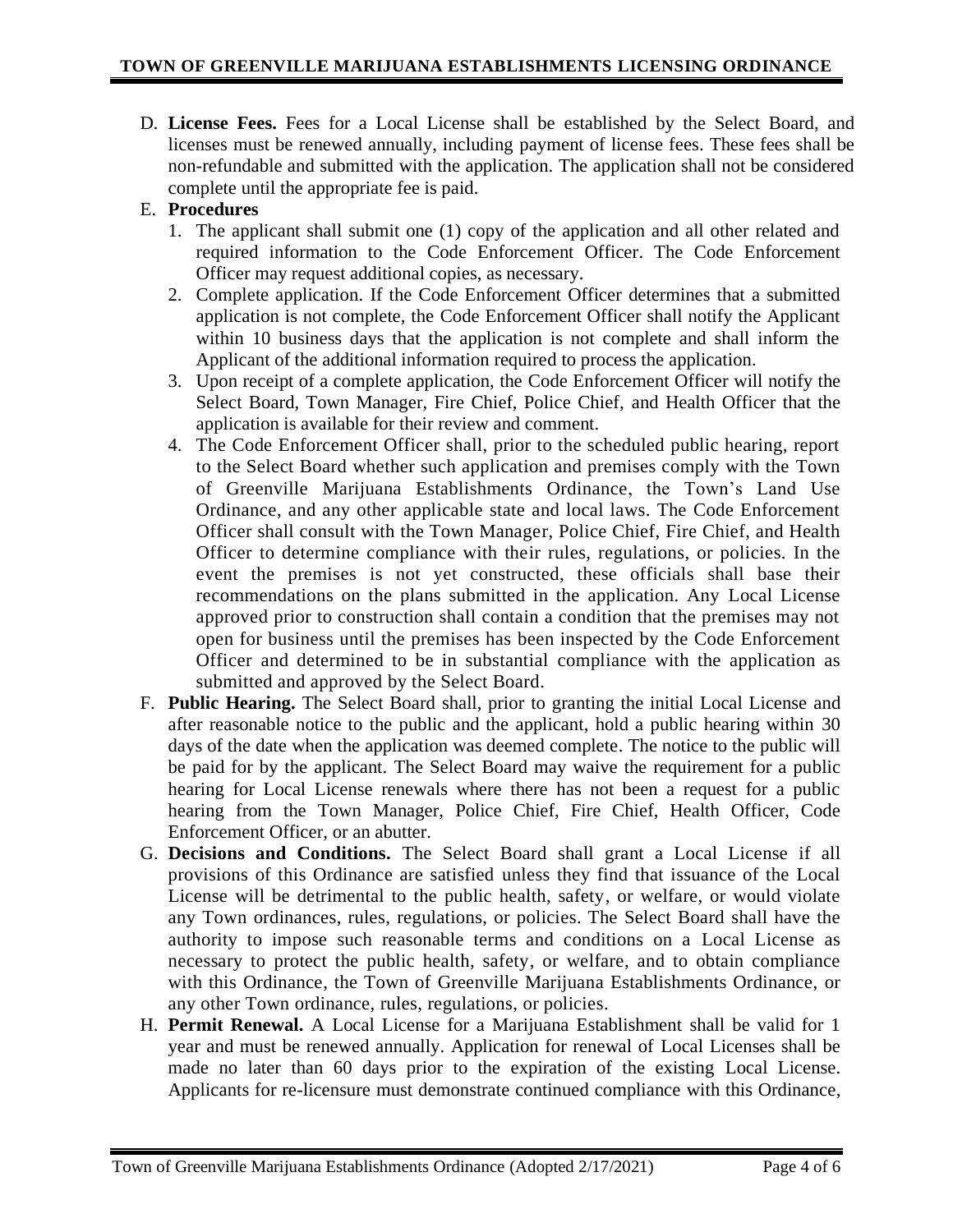the Town of Greenville Marijuana Establishments Ordinance, and any other Town ordinance, rules, regulations, or policies.

- I. **Transfer in Ownership or Change in Location.** Local Licenses issued under this Ordinance are not transferable to a new owner. Any change in ownership or change in the officers, members, managers, or partners of a Marijuana Establishment shall require a new Local License. Local Licenses are limited to the location for which they are issued and shall not be transferable to a different location. A Licensee who seeks to operate in a new location shall acquire a new Local License for that location.
- J. **Posting of Local License.** The Local License, if granted, shall state the name of the person(s) to whom it is issued, the expiration date, and the address of the Marijuana Establishment. The Local License shall be posted in a conspicuous place at the licensed establishment so that it can be easily read anytime the establishment is open.
- **Section 4.2 Permitting Timeframe and Appeal Procedures.** Any licensee requesting a Local License from the Select Board shall be notified in writing of the Select Board's decision no later than 45 days from the date of the submission of a complete application. If an applicant is denied the Local License, the applicant shall be provided with the reasons for the denial in writing. The applicant may reapply for a Local License no earlier than 30 days after an application for a license is denied. An applicant may also appeal of a decision of the Select Board to the Superior Court, in accordance with the requirements of Rule 80B of the Maine Rules of Civil Procedure.

### **Section 4.3 Inspections**

- A. Marijuana Establishments may be subject to periodic inspections by the Health Officer, Code Enforcement Officer, Fire Department, and Police Department to ensure compliance with health regulations, land use or safety regulations, and license conditions. Each licensee, by accepting this license, consents to the entry upon the licensed premises by such officials.
- B. The Select Board may revoke the Local License of any licensee in the Town who refuses to permit any such officer, official, or employee to make an inspection or take sufficient samples for analysis or who interferes with such officer, official, or employee while in the performance of his duty.
- **Section 4.4 Suspension or Revocation of a Permit.** In addition to any other penalty which may be provided, the Select Board may, after a public hearing preceded by notice to the permit holder and public, suspend or revoke any Local License which has been issued under this Ordinance on grounds that the Marijuana Establishment, so permitted, constitutes a detriment to the public health, safety, and welfare, or violates the terms of the Local License or this Ordinance or any other town ordinance, articles, bylaws, or rules and regulations.

# **ARTICLE V: INDEMNITY, CONFLICT, PENALTY, SEVERABILITY, AND EFFECTIVE DATE**

#### **Section 5.1 Indemnity**

A. By accepting a Local License issued pursuant to this Ordinance, the licensee waives and releases the Town, its officers, elected officials, employees, volunteers, and agents from any liability for injuries, damages, or liabilities of any kind that result from any arrest or prosecution of business owners, operators, employees, clients, or customers for a violation of federal, state, or local laws and regulations. This obligation to indemnify, defend and hold harmless shall include the obligation to reimburse the party so indemnified, defended, and held harmless for any and all costs and fees, including,